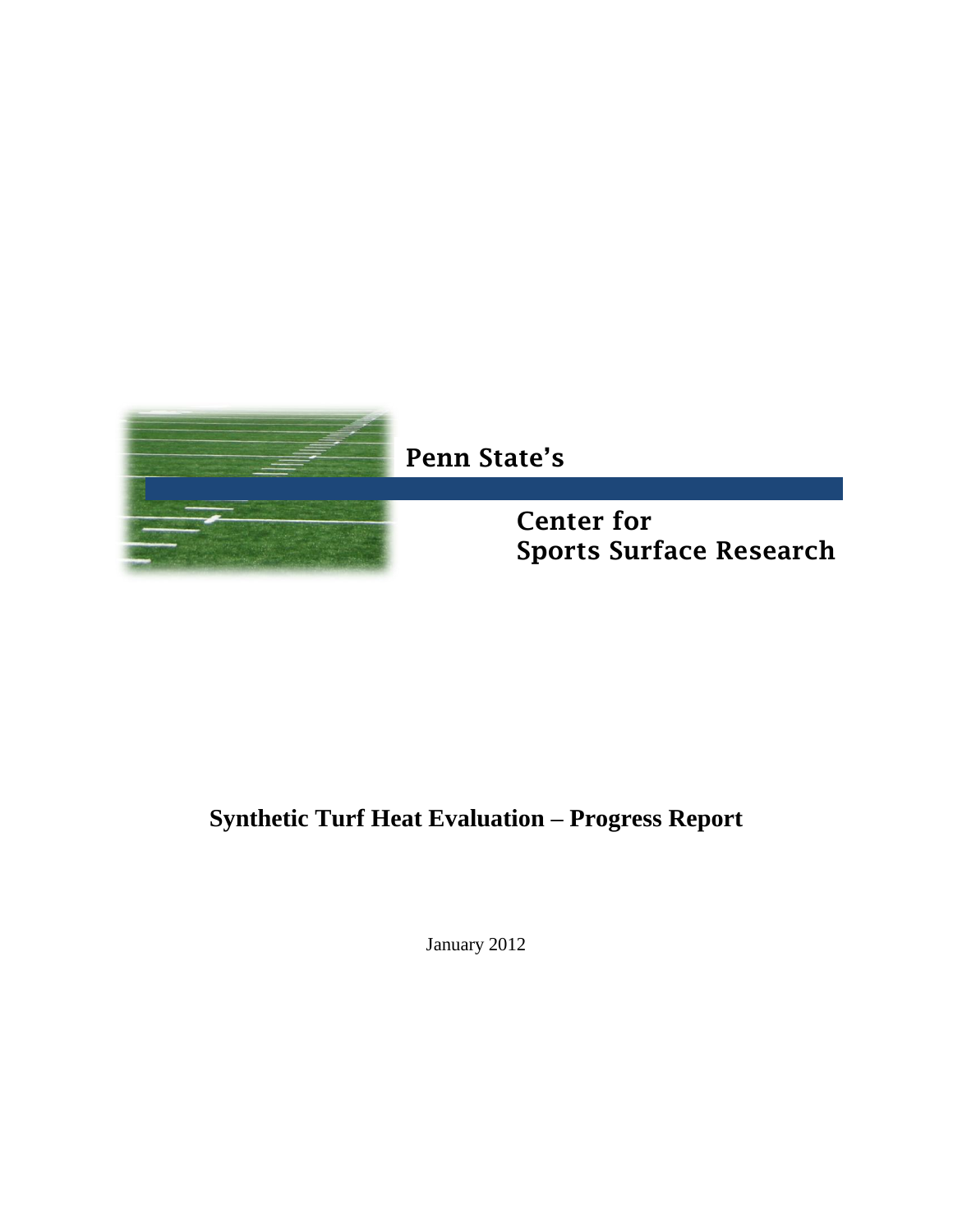

Center for Sports Surface Research Department of Crop and Soil Sciences College of Agricultural Sciences The Pennsylvania State University 116 Agricultural Sciences and Industries Building University Park, PA 16802

(814) 865-2543<br>FAX: (814) 863-7043

#### **Executive Summary**

Laboratory and outdoor tests were conducted to compare surface temperatures of infilled synthetic turfs composed of various fiber and infill colors/materials. In the laboratory study, the following surface temperature tests were performed: 1) synthetic turf system (infill installed into fibers), 2) fiber, and 3) infill. Surface temperature was evaluated by placing each sample under a 250 W infrared heat lamp. A total of 11 fiber/infill combinations were tested in the synthetic turf system trial. While temperature differences of up to 20 degrees were found among synthetic turf components (fibers and infills) when tested independently, when combined into synthetic turf systems, differences were 12 degrees or less. With temperatures of all tested treatments exceeding 150° F when evaluated as synthetic turf systems, no product in this study produced a substantial reduction in surface temperature compared to a standard green fiber/black rubber system. Outdoor testing was also conducted in the summer of 2011. The surface temperatures of many of the same treatments included in the laboratory test were also evaluated outdoors during warm, clear conditions. Outdoor testing only included synthetic turf systems and did not include individual component tests. Results from the outdoor testing were similar to the laboratory tests.

#### **Introduction**

The issue of high surface temperature on infilled synthetic turf continues to be a significant concern. Because surface temperatures can reach up to 200° F (Williams and Pulley, 2002), usage of synthetic turf fields may be limited during the peak heating hours of the day in the interest of athlete safety. Numerous methods have been attempted to mitigate high surface temperature (Serensits, et al., 2011). For example, the use of irrigation water has been shown to rapidly drop surface temperatures immediately after watering; however, temperatures quickly rebound to near pre-irrigation levels (McNitt et al., 2008). Other research has examined the effect of painting black crumb rubber infill white in an attempt to lower surface temperature (Devitt et al., 2007). Once installed in the carpet fibers, the white infill reduced surface temperature by only a few degrees.

Because some have questioned the safety of crumb rubber infill, alternatives to standard infill have become increasingly available to consumers. Many of these products claim advantages over traditional crumb rubber infill including reduced surface temperature. While marketing materials may claim lower surface temperatures, no scientific reports exist that substantiate such claims. The influence of fibers on surface temperature has also been recognized. One manufacturer claims to produce a fiber that significantly reduces surface temperature; however, again, there is no publicly available scientific evidence to support the claim.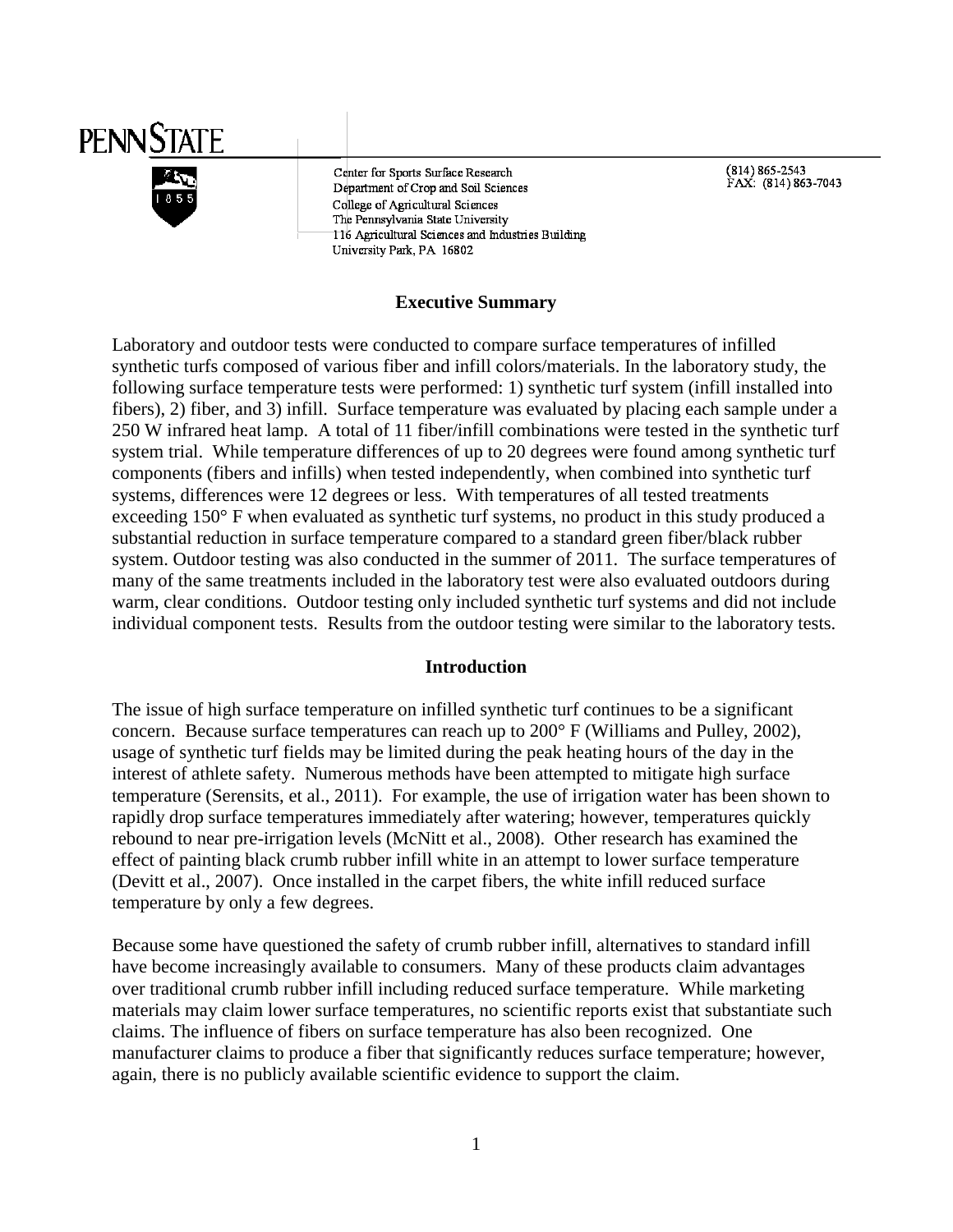The goal of this study was to evaluate the effects of fibers (color and type) and infills (color and type) on surface temperature.

#### **Testing Procedure**

#### **Laboratory Setup**

All samples were placed under a 250-watt infrared heat lamp suspended 17 inches above the sample surface (Figure 1). This testing setup has been correlated to outdoor sunny conditions. In the synthetic turf system study, samples were placed under the heat lamp for 3 hours. A temperature sensor was placed on the surface of each sample at the same location under the heat lamp. The temperature sensor was connected to a Watchdog data logger (Spectrum Technologies, Plainfield, IL.). Temperature data was collected every 1 minute. An infrared thermometer (Kintrex IRT0421) was used on a routine basis throughout the testing period to ensure the accuracy of the temperature sensor. Typically, temperatures were within 1 to 2 degrees when comparing temperature measuring methods. In the fiber and infill tests, each sample was placed under the heat lamp for 1 hour. Temperature measurements were made using an infrared thermometer (Kintrex IRT0421) after 15, 30, and 60 minutes under the lamp.

#### Synthetic Turf System Test

The following 11 synthetic turf systems were evaluated (all infills were installed into FieldTurf Duraspine Pro fibers unless otherwise noted; all infill was black cryogenic rubber unless otherwise noted):

- 
- 
- 3. Silver fibers with black rubber
- 
- 5. Green fibers (Duraspine) with black rubber 11. Green fibers with TPE (green)
- 6. Green fibers (Revolution) with black rubber
- 1. White fibers with black rubber 7. Green fibers-AstroFlect (with ambient SBR)
- 2. Gold fibers with black rubber 8. Green fibers with green rubber<br>3. Silver fibers with black rubber 9. Green fibers with tan rubber
	-
- 4. Black fibers with black rubber 10. Green fibers with EcoFill (green)
	-

#### Fiber Test

The following 7 fiber colors/types were evaluated (all fibers were FieldTurf Duraspine Pro unless otherwise noted, Figure 2):

- 1. White 5. Green
- 
- 
- 4. Black
- 
- 2. Gold 6. Green (FieldTurf Revolution)
- 3. Silver 7. Green (AstroTurf AstroFlect)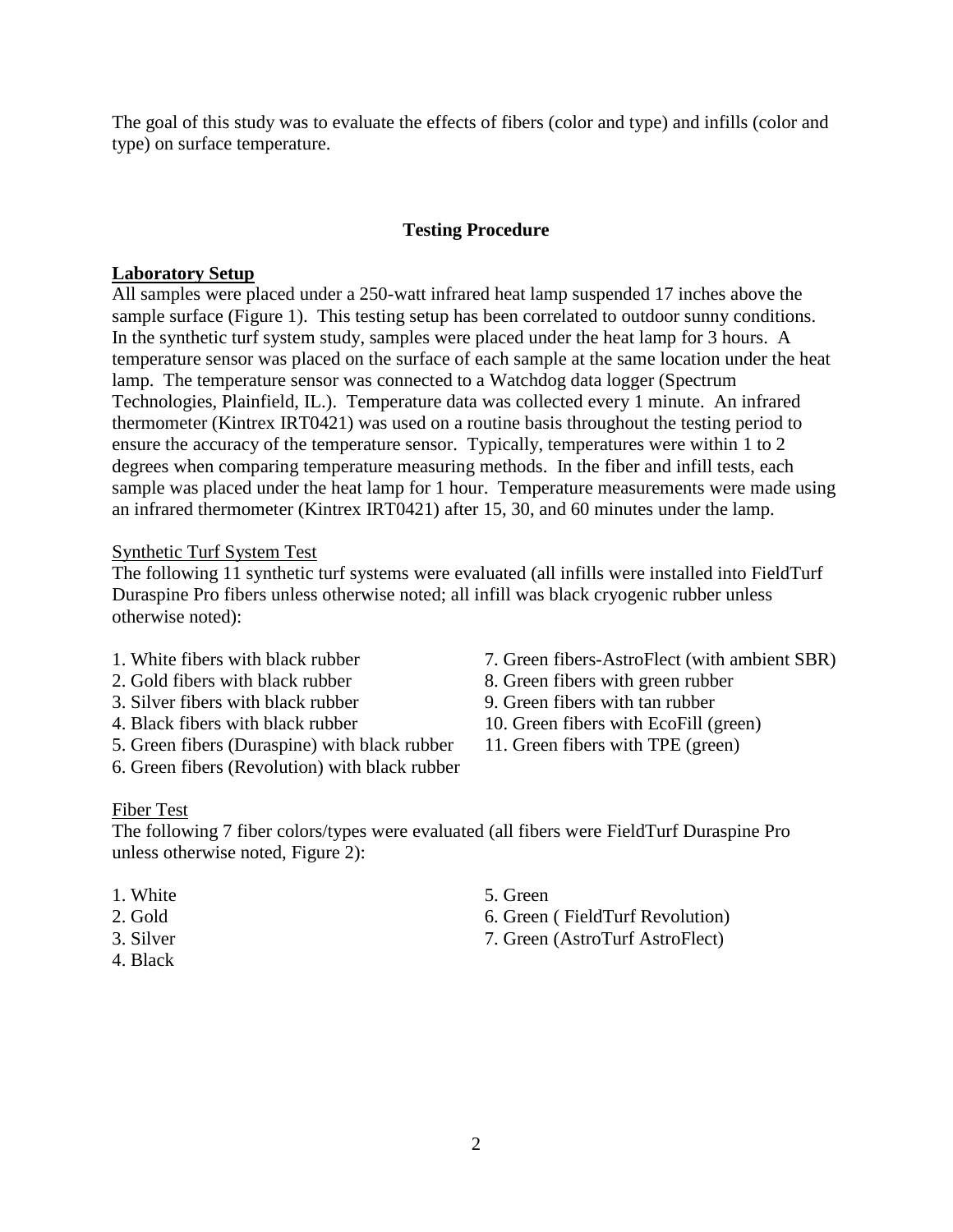Infill Test The following 5 infill colors/types were evaluated (all rubber was cryogenic, Figure 3):

- 
- 2. Green rubber 5. TPE (green)
- 3. Tan rubber

#### Statistical Analysis

In all tests, each treatment was replicated three times. ANOVA testing was performed for each trial. Tukey's Honestly Significantly Different (HSD) test was used to separate treatment means when the F ratio was significant at the 0.05 level.

#### **Outdoor Testing Setup**

Test specimens were installed onto a crushed stone base at the Joseph Valentine Turfgrass Research Center, located in University Park, PA. Surface temperatures were recorded using an infrared thermometer (Kintrex IRT0421). All fibers tested were FieldTurf Duraspine Pro with the exception of AstroTurf Astroflect fibers. The following surfaces were evaluated:

| Fiber              | <b>Infill</b> |
|--------------------|---------------|
| White              | <b>Black</b>  |
| Green              | Ecofill       |
| Green              | TPE (green)   |
| Gold               | <b>Black</b>  |
| <b>Black</b>       | <b>Black</b>  |
| Silver             | <b>Black</b>  |
| Green              | Green         |
| Green              | Tan           |
| Astroflect         | <b>Black</b>  |
| Green              | <b>Black</b>  |
| Green              | Gray*         |
| *July 21 test only |               |

The outdoor test was not replicated in space, but independent data was collected on three days during the summer of 2011. As a result, no statistical testing was performed on the outdoor data.

1. Black rubber 4. EcoFill (green)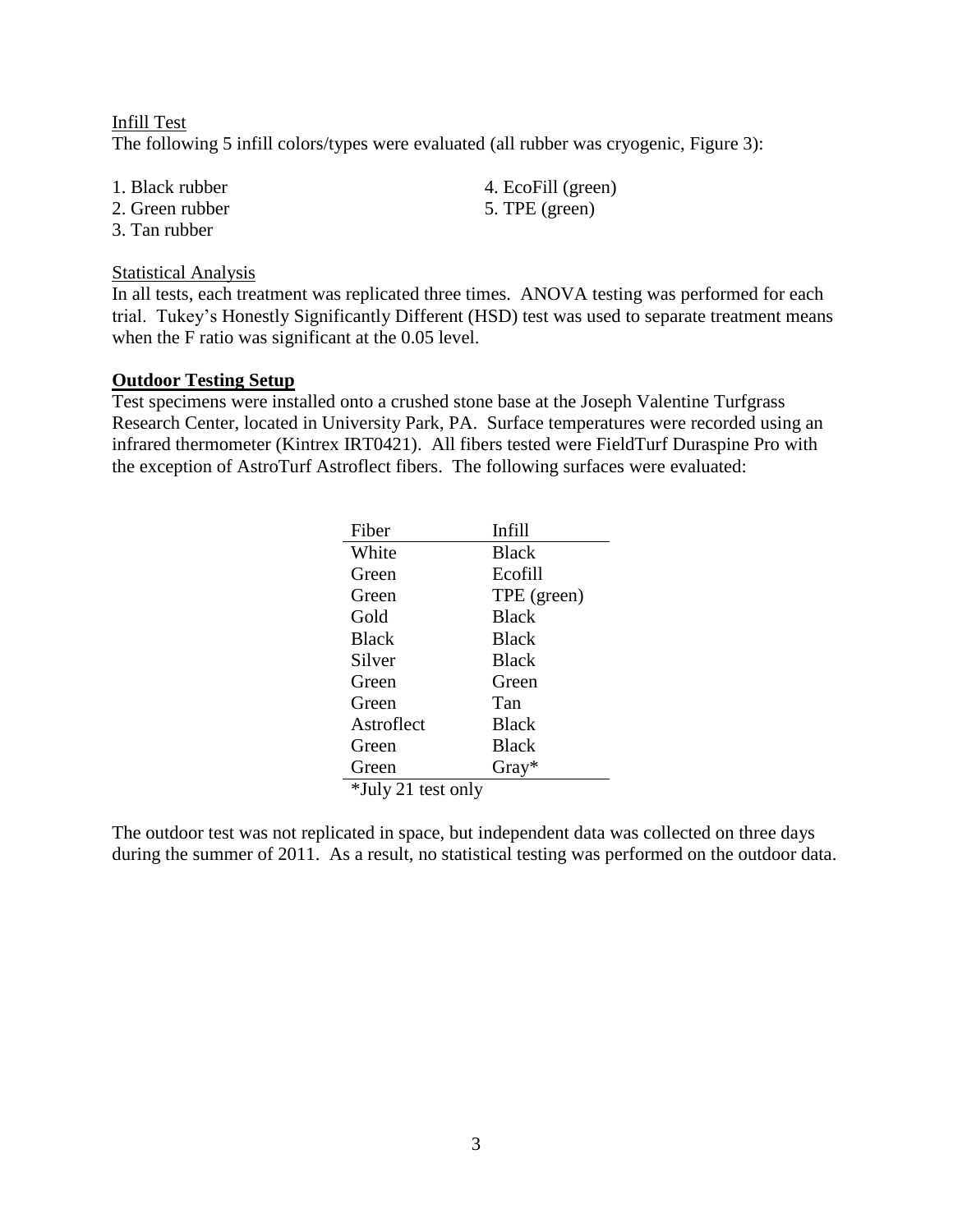

Figure 1. Laboratory testing setup



Figure 2. Various colors and types of fibers were tested



Figure 3. Various infills were tested including colored crumb rubber (left), EcoFill (bottom right), and TPE (middle right)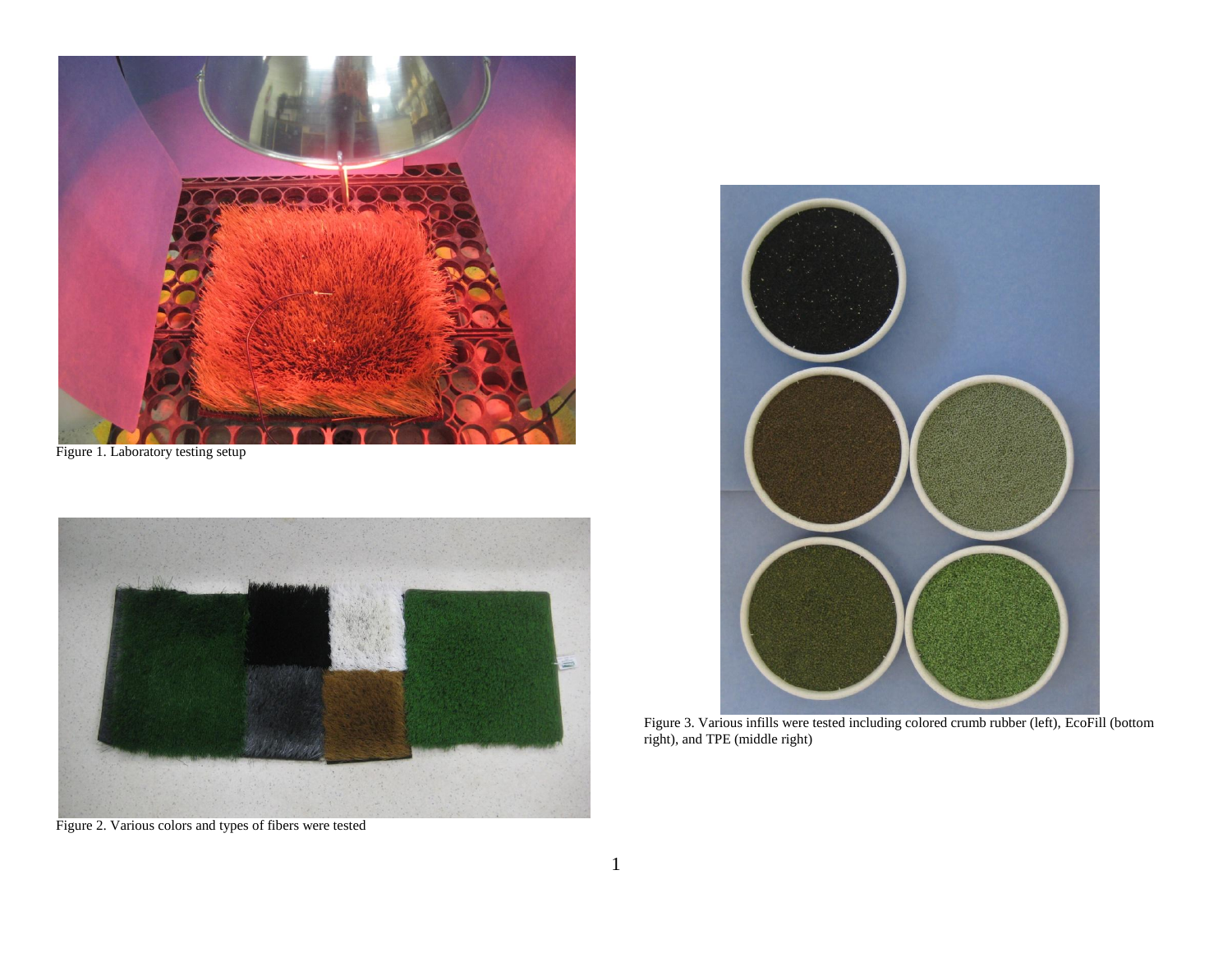## **Results – Synthetic Turf System Test**

| Fiber Color                  | Infill              | Surface Temperature (F) |
|------------------------------|---------------------|-------------------------|
| Gold                         | <b>Black Rubber</b> | $171.1 a$ <sup>T</sup>  |
| White                        | <b>Black Rubber</b> | $170.4$ ab              |
| Silver                       | <b>Black Rubber</b> | $169.2$ ab              |
| <b>Black</b>                 | <b>Black Rubber</b> | $169.2$ ab              |
| Green                        | Ecofill             | 167.3 abc               |
| Green (FieldTurf Revolution) | <b>Black Rubber</b> | 165.6 abcd              |
| Green                        | <b>Black Rubber</b> | 165.5 abcd              |
| Green                        | Green Rubber        | 163.8 bcde              |
| Green                        | Tan Rubber          | 161.1 cde               |
| Green                        | <b>TPE</b>          | 160.5 de                |
| Green (AstroTurf AstroFlect) | <b>Black Rubber</b> | 158.9 e                 |

Table 1. Surface temperatures of various fiber-infill combinations after 3 hours under heat lamp.

All fibers were FieldTurf Duraspine Pro unless otherwise noted

<sup>†</sup>Temperatures that do not share the same letter are significantly (statistically) different



**Figure 4. Surface temperature of various fiber-infill combinations after 3 hours under heat lamp**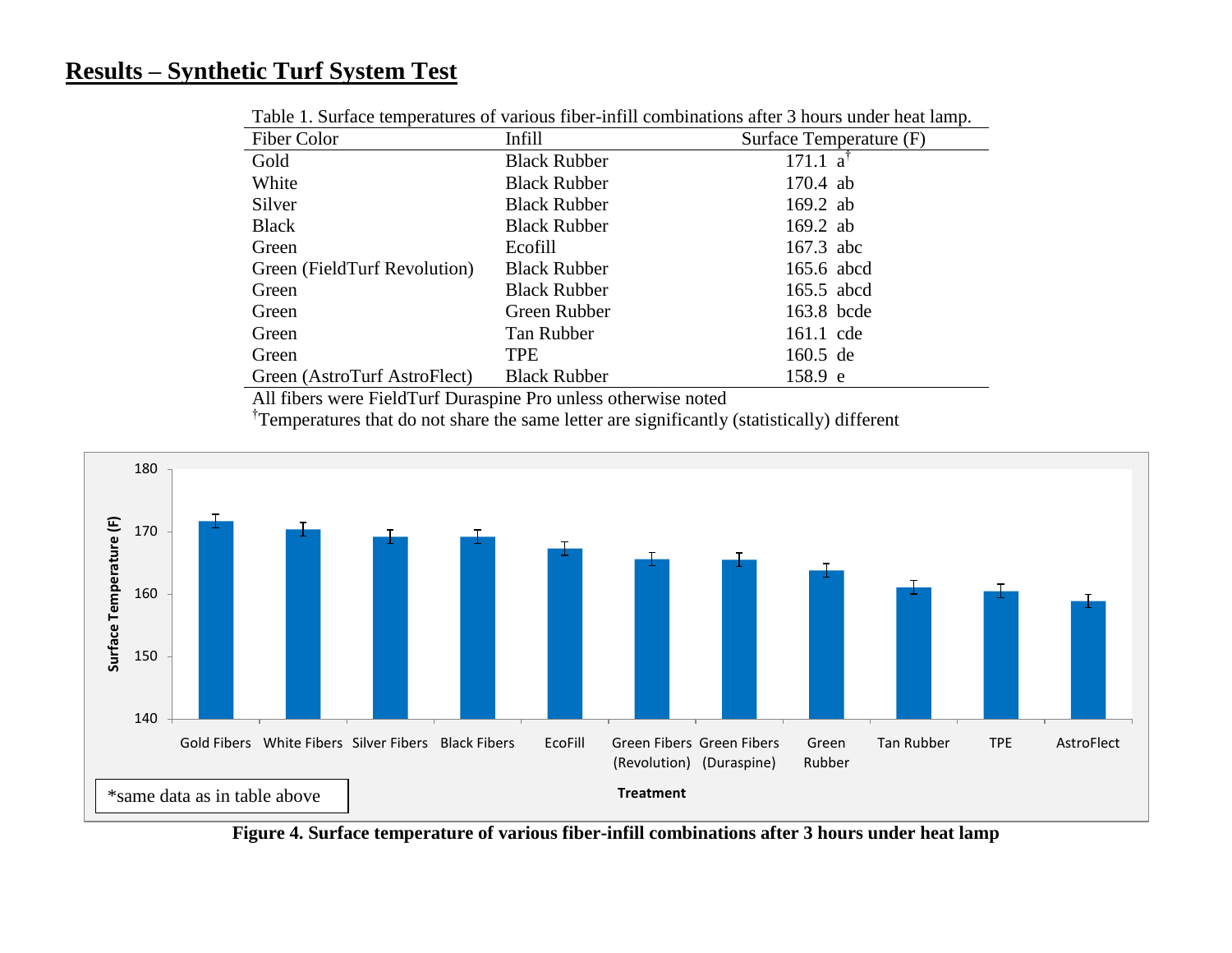

**Figure 5. Temperature data collected every one minute by temperature probe placed on turf's surface**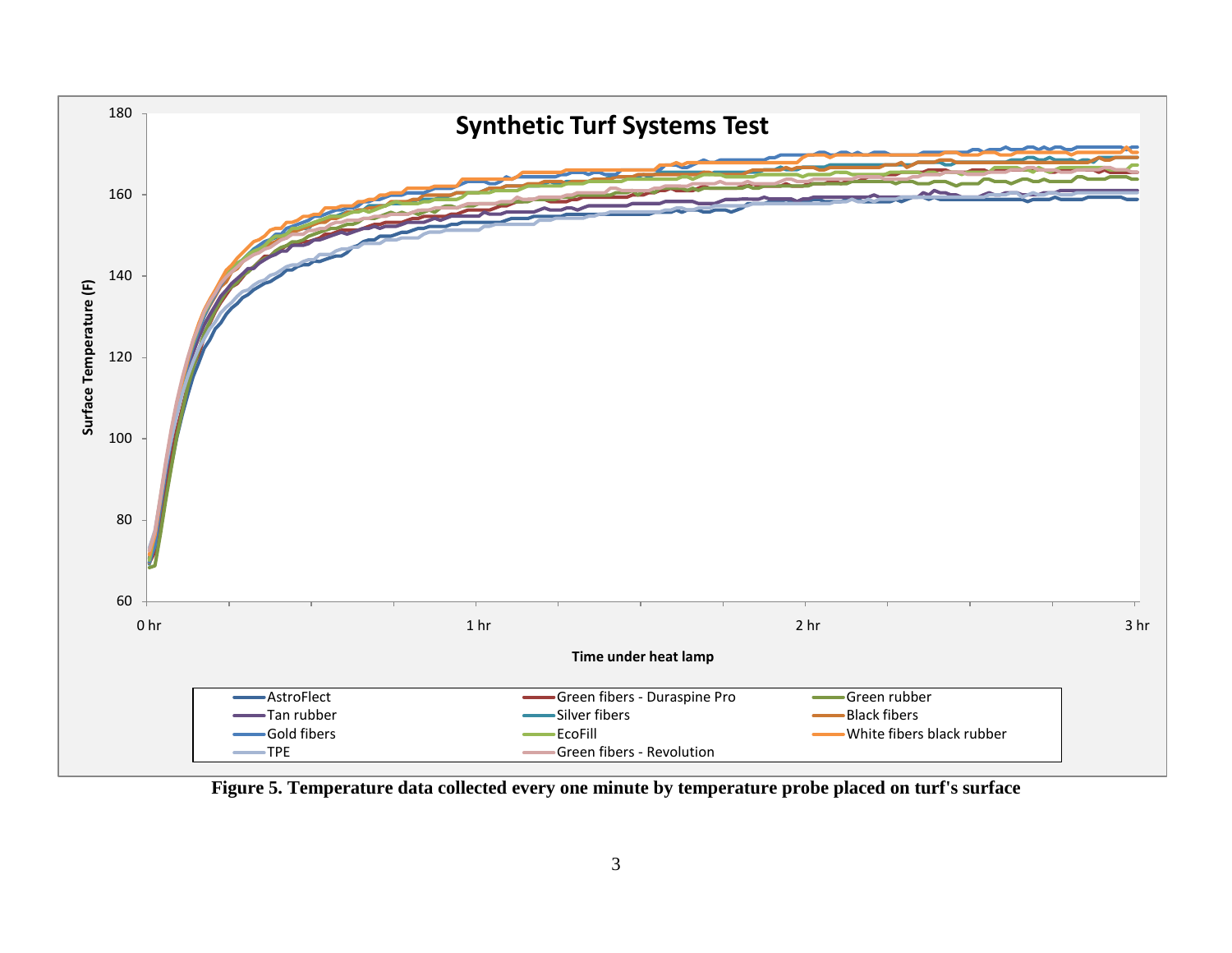# **Results - Fiber Test**

| ncat iamp                                                      |                         |  |  |  |
|----------------------------------------------------------------|-------------------------|--|--|--|
| Fiber Color                                                    | Surface Temperature (F) |  |  |  |
| Silver                                                         | 149.4 $a^{\dagger}$     |  |  |  |
| <b>Black</b>                                                   | 144.3 $b$               |  |  |  |
| Green                                                          | 140.5 bc                |  |  |  |
| Gold                                                           | 139.8 bc                |  |  |  |
| Green (FieldTurf Revolution)                                   | 138.6 c                 |  |  |  |
| Green (AstroTurf AstroFlect)                                   | 137.9 c                 |  |  |  |
| White                                                          | 128.7 d                 |  |  |  |
| All fibers were FieldTurf Duraspine Pro unless otherwise noted |                         |  |  |  |
|                                                                |                         |  |  |  |

Table 2. Surface temperatures of various fibers after 1 hour under heat lamp

<sup>†</sup>Temperatures that do not share the same letter are significantly (statistically) different



**Figure 6. Surface temperature of various fibers after 1 hour under heat lamp**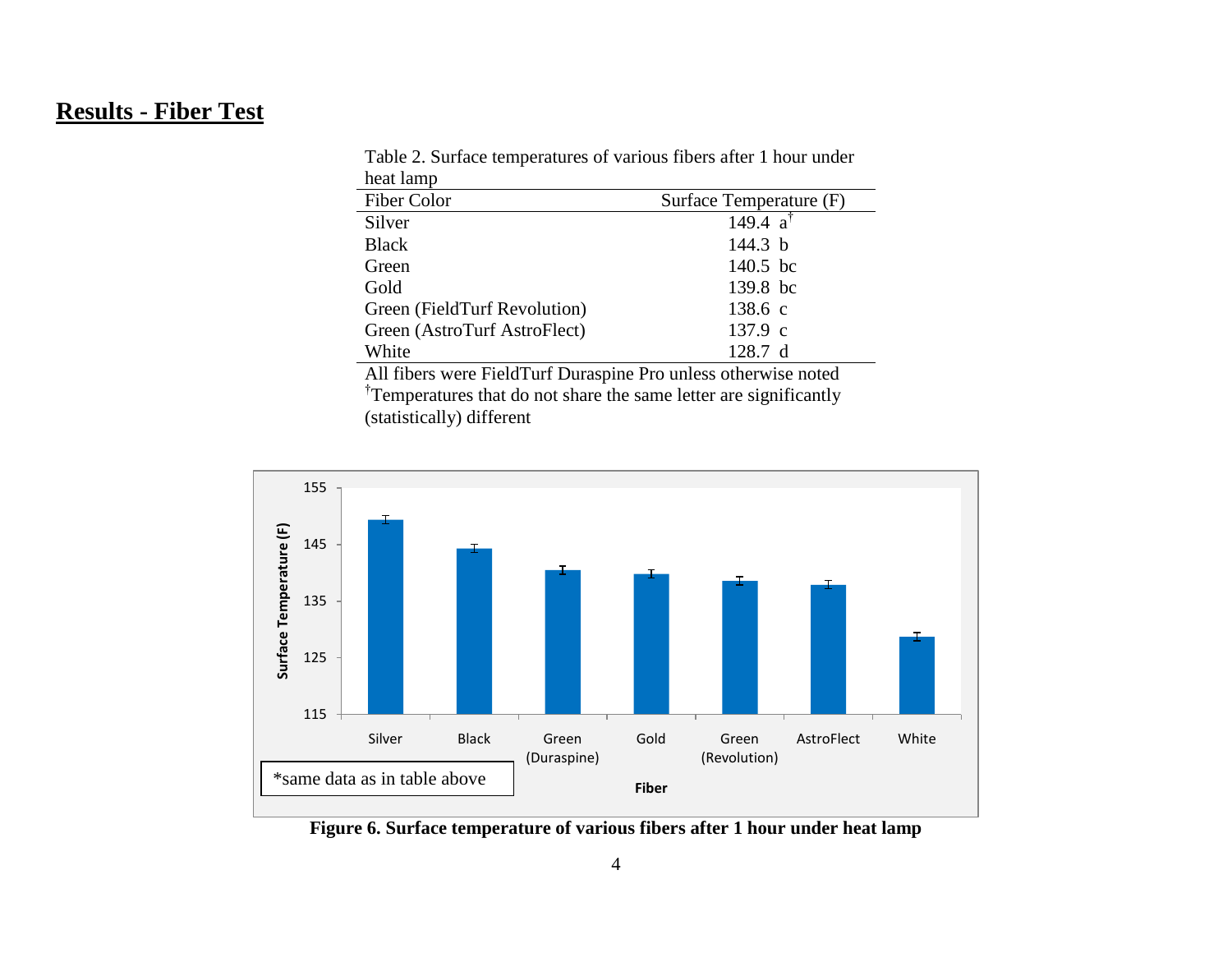

**Figure 7. Surface temperatures of various fibers without infill installed at 15, 30, and 60 minutes under heat lamp.**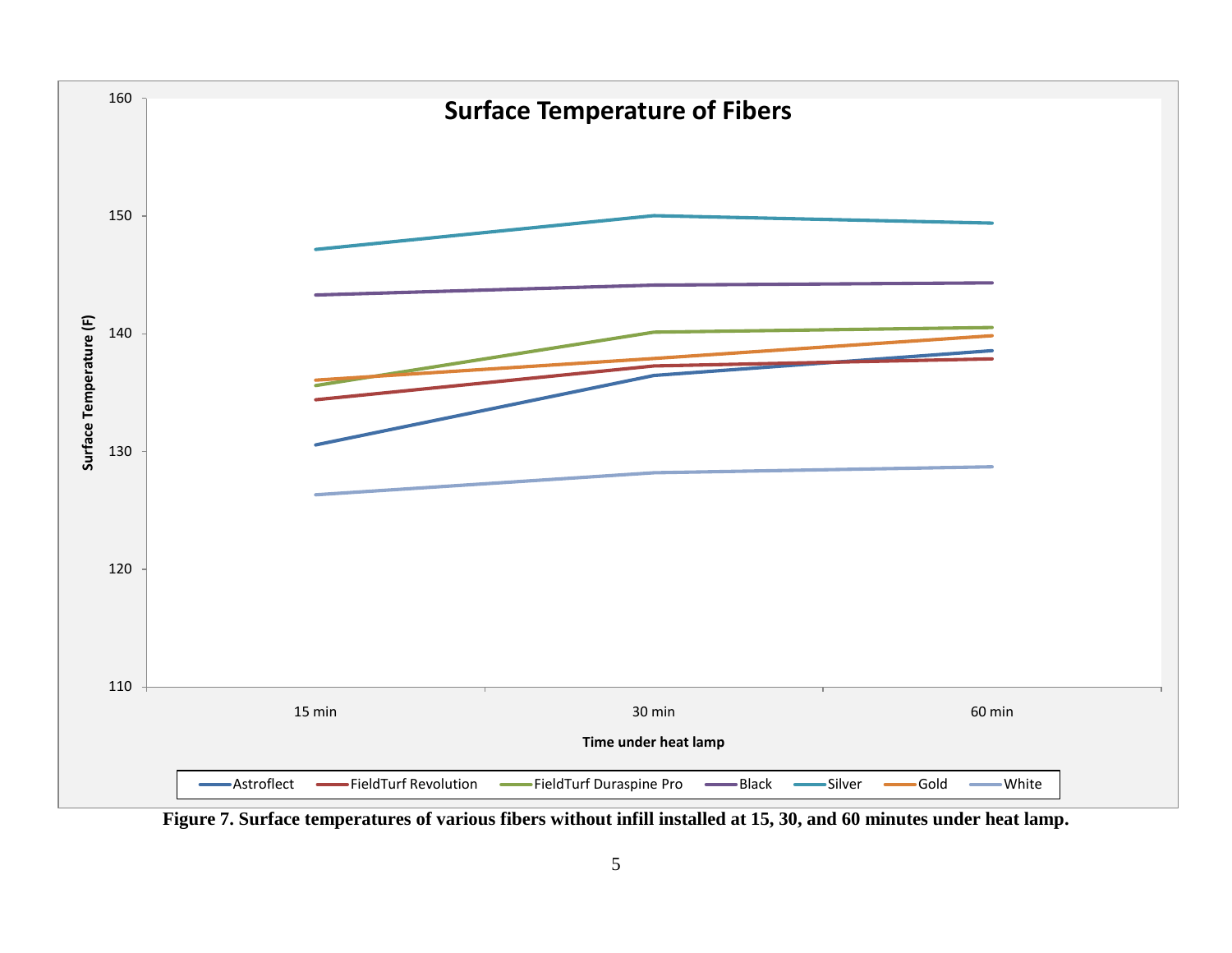### **Results - Infill Only Test**

| hour under heat lamp |                         |
|----------------------|-------------------------|
| Infill               | Surface Temperature (F) |
| <b>Black Rubber</b>  | 156.0 $a^{\dagger}$     |
| Tan Rubber           | 153.4 a                 |
| Green Rubber         | 147.9 <sub>b</sub>      |
| Ecofill              | 141.6 c                 |
| <b>TPE</b>           | 136.4 d                 |

Table 3. Surface temperatures of various infills after 1 hour under heat lamp

<sup>†</sup>Temperatures that do not share the same letter are significantly (statistically) different



**Figure 8. Surface temperature of various infills after 1 hour under heat lamp**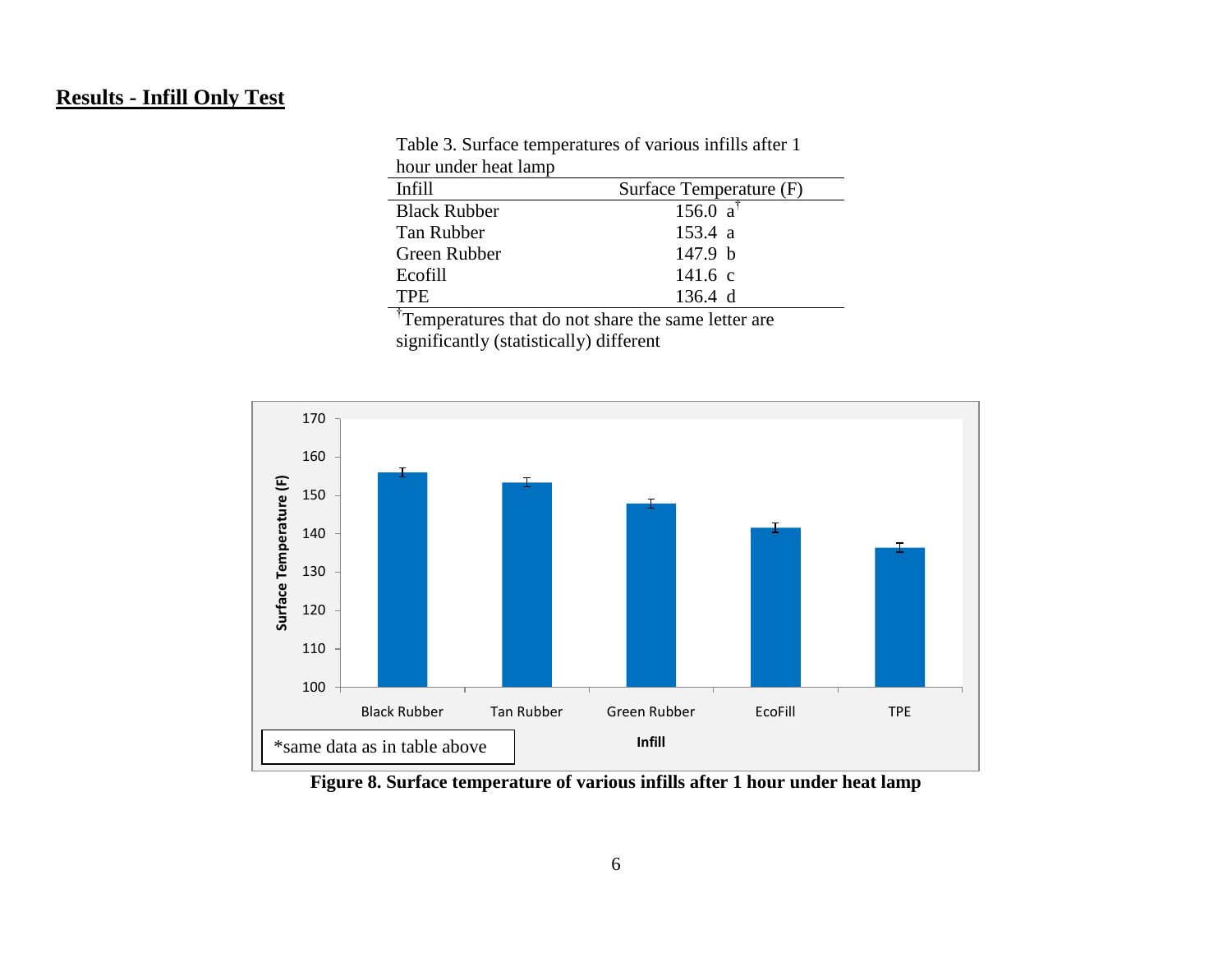

**Figure 9. Surface temperatures of various infills not installed into fibers at 15, 30, and 60 minutes under heat lamp.**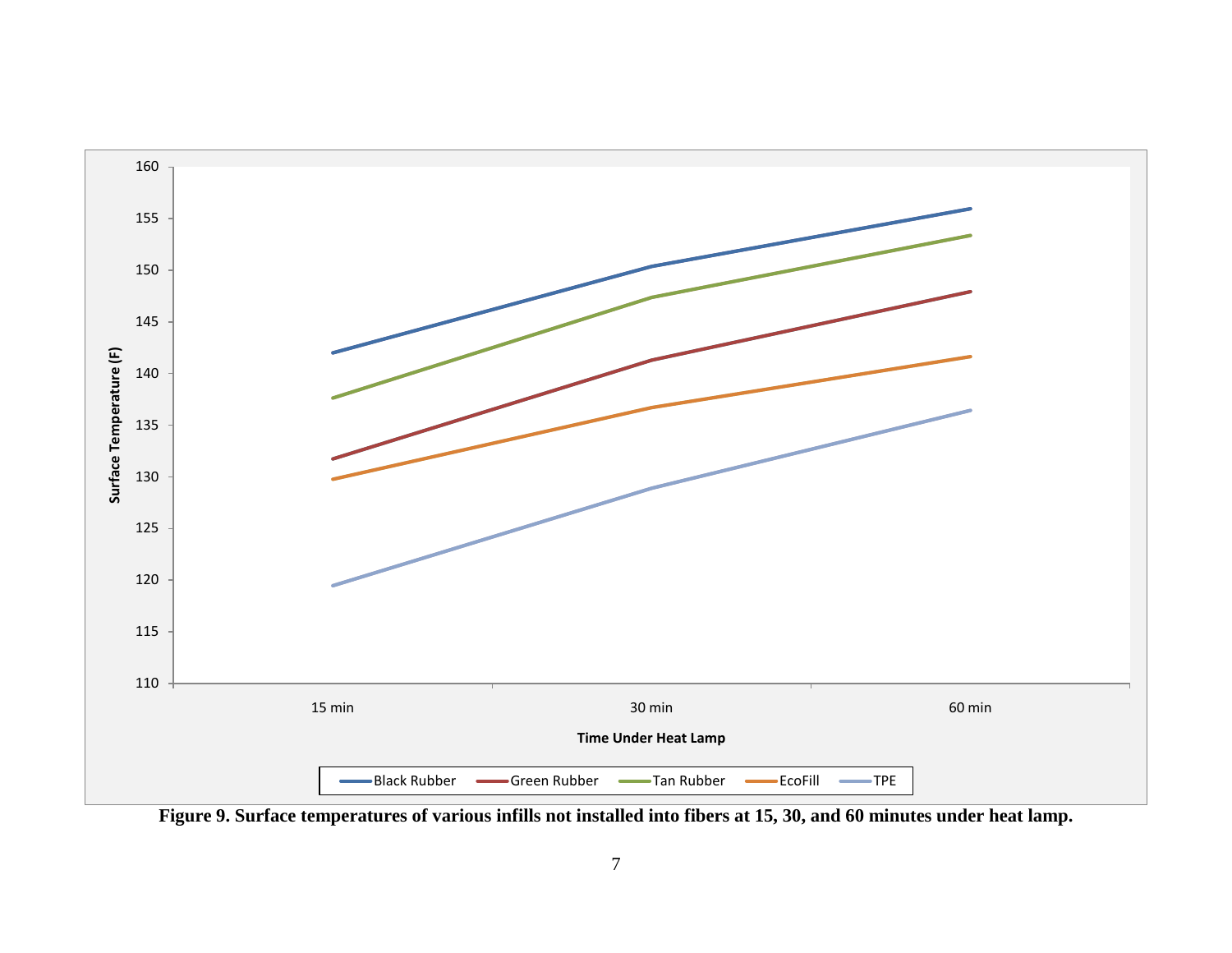#### **Outdoor Testing**

Table 4. Surface temperature measurements recorded on June 6, 2011 during clear, sunny conditions at the Joseph Valentine Turfgrass Research Center in University Park, PA. All infills are crumb rubber with the exception of Ecofill and TPE. All fibers are FieldTurf Duraspine Pro with the exception of AstroTurf Astroflect.

| Fiber           | Infill       | 12:00 PM                                                            | 1:00 PM | 2:00 PM | 3:00 PM | <b>AVERAGE</b> |  |
|-----------------|--------------|---------------------------------------------------------------------|---------|---------|---------|----------------|--|
|                 |              | ----------------------- Maximum Temperature (F)-------------------- |         |         |         |                |  |
| White           | <b>Black</b> | 149.3                                                               | 154.7   | 162.0   | 155.4   | 155.3          |  |
| Green           | Ecofill      | 148.3                                                               | 162.8   | 153.6   | 158.4   | 155.8          |  |
| Green           | TPE (green)  | 152.4                                                               | 155.5   | 154.9   | 153.3   | 154.0          |  |
| Gold            | <b>Black</b> | 168.6                                                               | 177.0   | 175.5   | 172.4   | 173.4          |  |
| <b>Black</b>    | <b>Black</b> | 161.8                                                               | 170.1   | 172.6   | 164.8   | 167.3          |  |
| Silver          | <b>Black</b> | 161.6                                                               | 175.5   | 171.1   | 168.1   | 169.1          |  |
| Green           | Green        | 158.2                                                               | 165.9   | 169.7   | 163.8   | 164.4          |  |
| Green           | Tan          | 156.3                                                               | 160.3   | 166.3   | 162.5   | 161.4          |  |
| Astroflect      | <b>Black</b> | 151.0                                                               | 155.4   | 157.1   | 154.9   | 154.6          |  |
| Green           | <b>Black</b> | 156.9                                                               | 161.3   | 169.0   | 164.2   | 162.9          |  |
| <b>AIR TEMP</b> |              | 73                                                                  | 75      | 77      | 79      | 76             |  |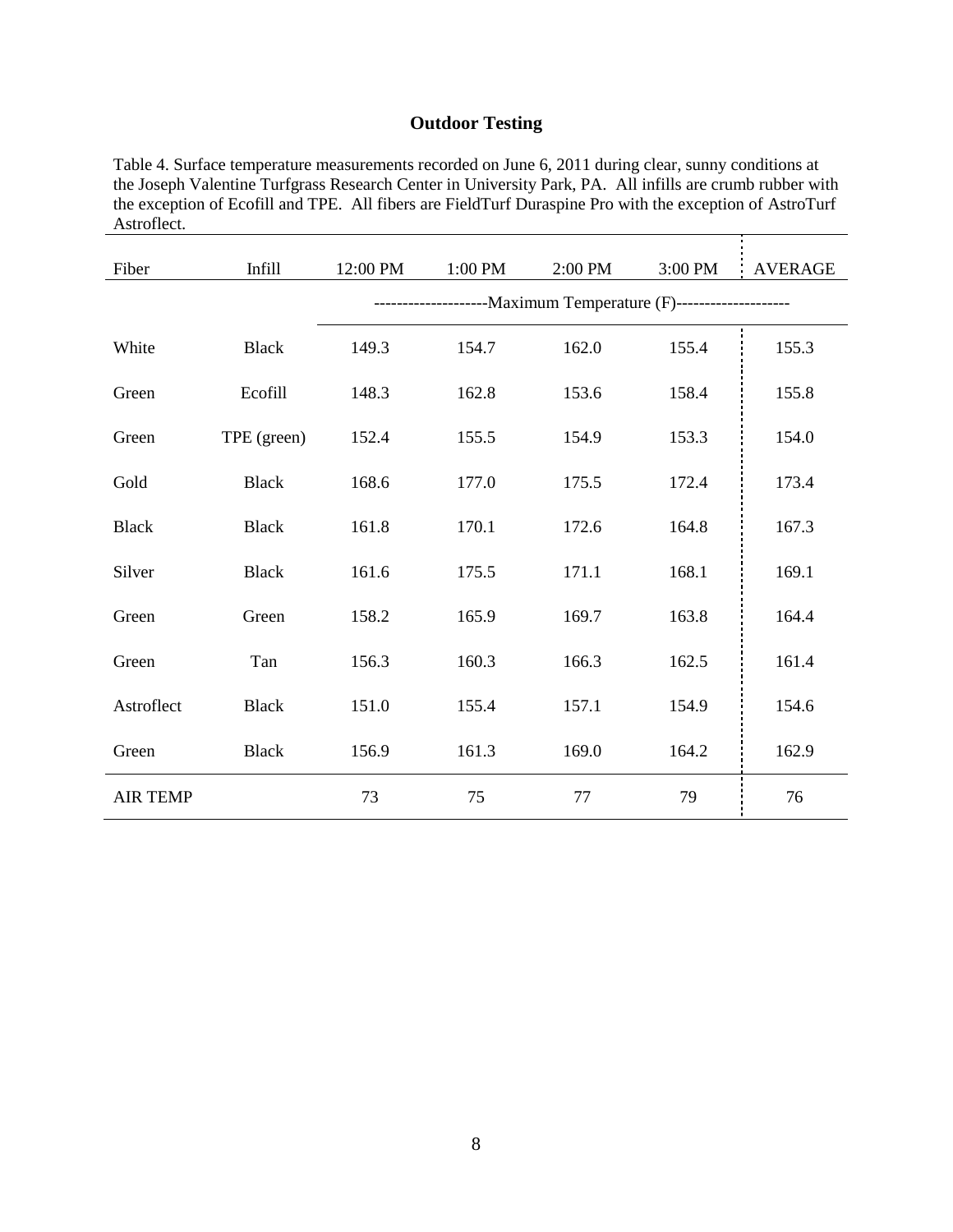| Fiber           | <b>Infill</b> | 1:00 PM                                              | 2:00 PM<br>(breezy) | 3:00 PM<br>(breezy) | <b>AVERAGE</b> |  |
|-----------------|---------------|------------------------------------------------------|---------------------|---------------------|----------------|--|
|                 |               | -----------------Maximum Temperature---------------- |                     |                     |                |  |
| White           | <b>Black</b>  | 161.3                                                | 145.7               | 146.3               | 151.1          |  |
| Green           | Ecofill       | 157.8                                                | 139.5               | 142.0               | 146.4          |  |
| Green           | TPE (green)   | 151.7                                                | 130.6               | 138.3               | 140.2          |  |
| Gold            | <b>Black</b>  | 171.8                                                | 152.7               | 153.3               | 159.3          |  |
| <b>Black</b>    | <b>Black</b>  | 172.1                                                | 147.9               | 148.3               | 156.1          |  |
| Silver          | <b>Black</b>  | 164.9                                                | 136.7               | 144.5               | 148.7          |  |
| Green           | Green         | 163.9                                                | 143.1               | 141.1               | 149.4          |  |
| Green           | Tan           | 155.8                                                | 138.5               | 141.1               | 145.1          |  |
| Astroflect      | <b>Black</b>  | 152.6                                                | 131.0               | 137.6               | 140.4          |  |
| Green           | <b>Black</b>  | 158.3                                                | 144.0               | 144.1               | 148.8          |  |
| <b>AIR TEMP</b> |               | 75                                                   | 77                  | 79                  | 77             |  |

Table 5. Surface temperature measurements recorded on June 30, 2011 during clear, sunny conditions at the Joseph Valentine Turfgrass Research Center in University Park, PA. All infills are crumb rubber with the exception of Ecofill and TPE. All fibers are FieldTurf Duraspine Pro with the exception of AstroTurf Astroflect.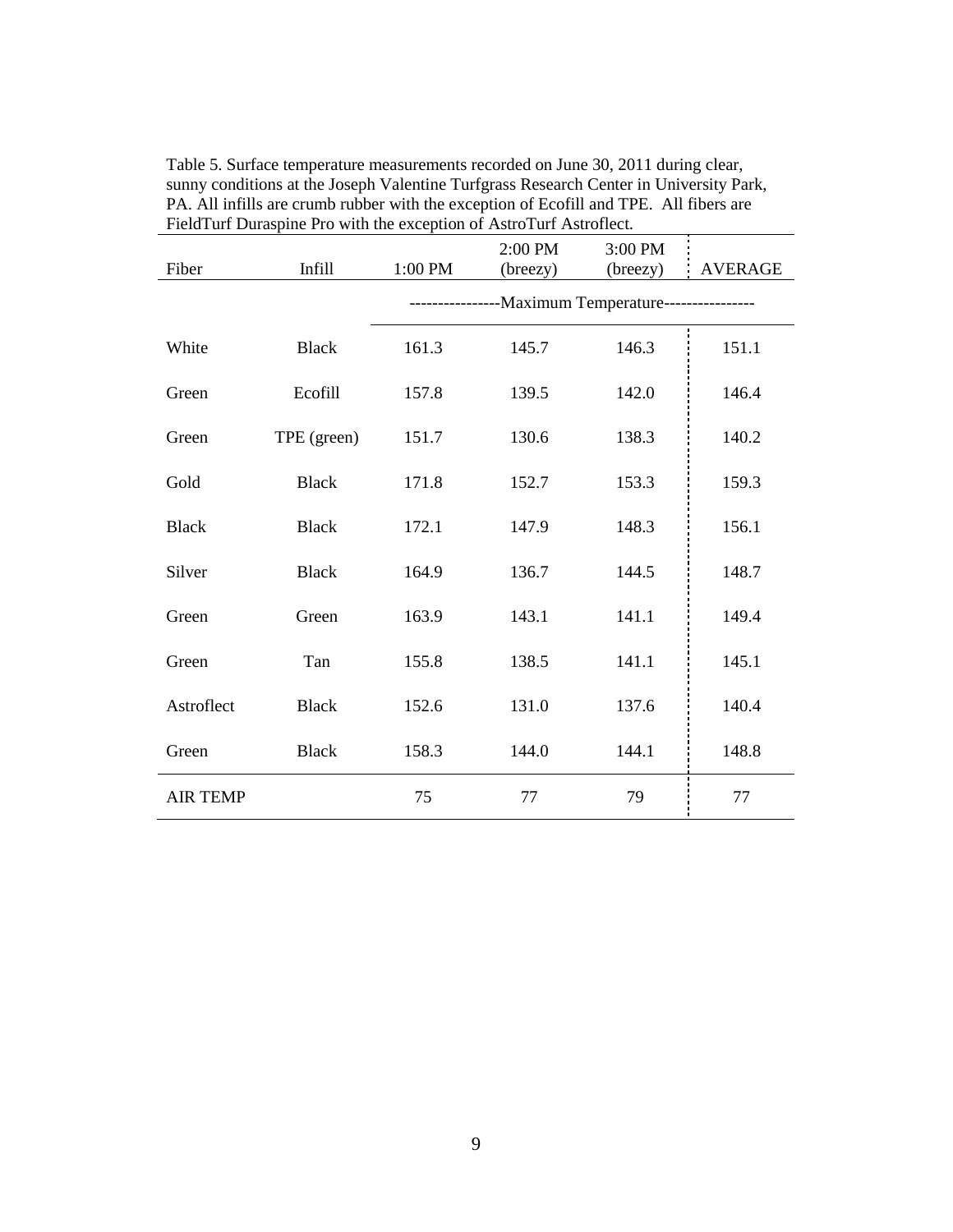| All noers are Field furt Duraspine Pro with the exception of Astro furt Astrollect. |                       |                                 |          |          |         |
|-------------------------------------------------------------------------------------|-----------------------|---------------------------------|----------|----------|---------|
|                                                                                     |                       |                                 | 1:00 PM  | 3:00 PM  |         |
| Fiber                                                                               | <b>Infill</b>         | 11:00 AM                        | (breezy) | (breezy) | AVERAGE |
|                                                                                     |                       | -Maximum Temperature----------- |          |          |         |
| White                                                                               | <b>Black</b>          | 136.8                           | 155.4    | 155.3    | 149.2   |
| Green                                                                               | Ecofill               | 134.9                           | 144.8    | 148.8    | 142.8   |
| Green                                                                               | <b>TPE</b><br>(green) | 128.4                           | 145.1    | 146.1    | 139.9   |
| Gold                                                                                | <b>Black</b>          | 135.4                           | 161.0    | 160.3    | 152.2   |
| <b>Black</b>                                                                        | <b>Black</b>          | 137.2                           | 155.9    | 155.5    | 149.5   |
| Silver                                                                              | <b>Black</b>          | 134.4                           | 147.8    | 150.1    | 144.1   |
| Green                                                                               | Green                 | 135.7                           | 159.0    | 155.6    | 150.1   |
| Green                                                                               | Tan                   | 131.6                           | 154.8    | 151.4    | 145.9   |
| Astroflect                                                                          | <b>Black</b>          | 126.6                           | 148.4    | 146.1    | 140.4   |
| Green                                                                               | <b>Black</b>          | 129.6                           | 150.8    | 144.3    | 141.6   |
| Green                                                                               | Gray                  | 130.5                           | 147.9    | 149.8    | 142.7   |
| <b>AIR TEMP</b>                                                                     |                       | 88                              | 92       | 99       | 93      |

Table 6. Surface temperature measurements recorded on July 21, 2011 during hazy, breezy, hot conditions at the Joseph Valentine Turfgrass Research Center in University Park, PA. All infills are crumb rubber with the exception of Ecofill and TPE. All fibers are FieldTurf Duraspine Pro with the exception of AstroTurf Astroflect.

#### **Summary**

No product in this test substantially reduced surface temperature compared to the traditional system of green fibers filled with black rubber in both the indoor and outdoor test. Reductions of five or even ten degrees offer little advantage when temperatures still exceed 150° F. Until temperatures can be reduced by at least twenty or thirty degrees for an extended period of time, surface temperature will remain a major issue on synthetic turf fields.